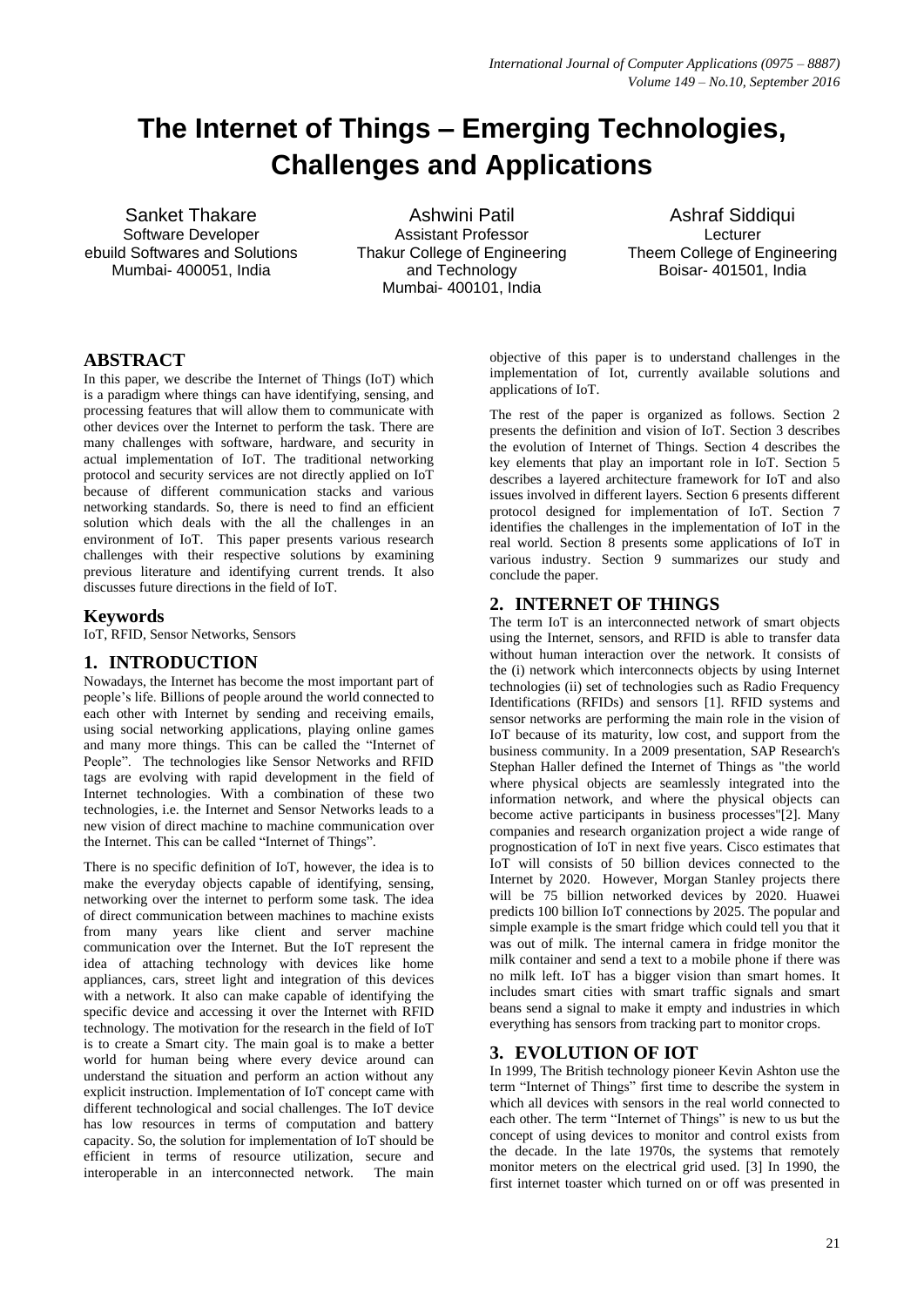internet conferences. In 2001, other things came with IPbased like a soda machine at Carnegie Mellon University in the US and a coffee pot in the Trojan Room at the University of Cambridge in the UK [4]. The European Commission (EC) had made a lot of efforts in the field of IoT since 2006. In 2008, EC published a Staff Working Document to discuss policy issues in the governance of IoT. In 2009, IBM's CEO S. Palmisano proposed the concept of "Smart Planet" in which everyday item like the power grid, airports, railway station are equipped with sensors [5], [6]. Today, the IoT devices are still primarily things on the Internet that require more human interest and research. The evolution of the IoT is just starting to be realized.

## **4. ELEMENTS OF IOT**

The elements of IoT play an important role in understanding the IoT functionality [7]. The following section describes different elements of IoT and their role.

#### **4.1 Identification**

Identification is one of the important element which is used to uniquely identify the device and provide required service to it in IoT network. The different Identification methods are used to identify IoT objects like as electronic product codes (EPC) and ubiquitous codes (uCode) [8]. IPv6 and IPv4 are used for addressing methods of IoT objects. The IPv6 header is compressed with 6LoWPAN compression mechanism that makes IPV6 efficient for low power wireless networks [9] [10].



**Fig 1: Elements of IoT**

#### **4.2 Sensing**

The IoT sensing is used to collect data from a different object in the network and send it to the database.

The collected data is used to take respective action. Various IoT sensors are available in the market such as smart sensors,

actuators, etc. For example, a company like Smart-Things used smart hubs and mobile application to control home appliances and make a home as smart home. In a smart home, people can monitor and control thousands of devices with their smartphone [11], [12]. The devices like Raspberry PI, BeagleBone Black are integrated with sensors and used as IoT devices and provide required data to the customer.

#### **4.3 Communication**

IoT communication element is used to connect different IoT objects to each other. IoT devices have low power and noisy communication link. RFID is the first technology used for Machine to machine communication. It uses RFID tags and Reader for communication. RFID tag is a label attach to the specific device. RFID readers send a query signal to RFID tag and receives signal send by tag. Then, it is passed to database which is processed by connected processing center and the object is identified in a particular range. Wifi is another communication technology used to exchange data in 100 m range [13]. It can communicate and exchange data without using a router. Bluetooth is also a communication technology used to exchange data between devices over a short distance. It uses short-wavelength radio to minimize power consumption  $[14]$ . The Bluetooth special interest group  $(SIG)$ introduce Bluetooth 4.1 which required low energy and provides as high-speed and IP connectivity [15].

#### **4.4 Computation**

Hardware like microcontrollers, microprocessors, and software applications are used for the computation of IoT. Various Hardware platform has been developed for IoT like Arduino,Raspberry PI,Gadgeteer, BeagleBone, Cubieboard, etc. Various Software platforms have been developed like RTOS operating System. TinyOS [16], LiteOS [17] and RTOS [18] are different lightweight OS that are designed for IoT environments.

### **5. ARCHITECTURE OF IOT**

The architecture of IoT is based on different layers. It contains data layers at the bottom to application layers at the top. The layered architecture of IoT is designed in such a way that it can satisfy the need of different industry, institutes, and governments etc. Figure 2 describes the layered architecture of IoT [19]. The layers in IoT architecture divided into two parts by internet layer. Top two layer are used for data utilization in the application and two bottom layers are used for data capturing. The functionality of different layers is described below.

#### **5.1 Edge Layer**

,

Edge Layer is the lowest layer in the layered architecture of IoT. This layer consists of different elements like IoT devices, sensor, and RFID tags. These elements give information about identification, processing, and communication.

#### **5.2 Access gateway layer**

This layer handles the data in the IoT environment. It performs an operation like publishing route message and in some cases perform cross communication.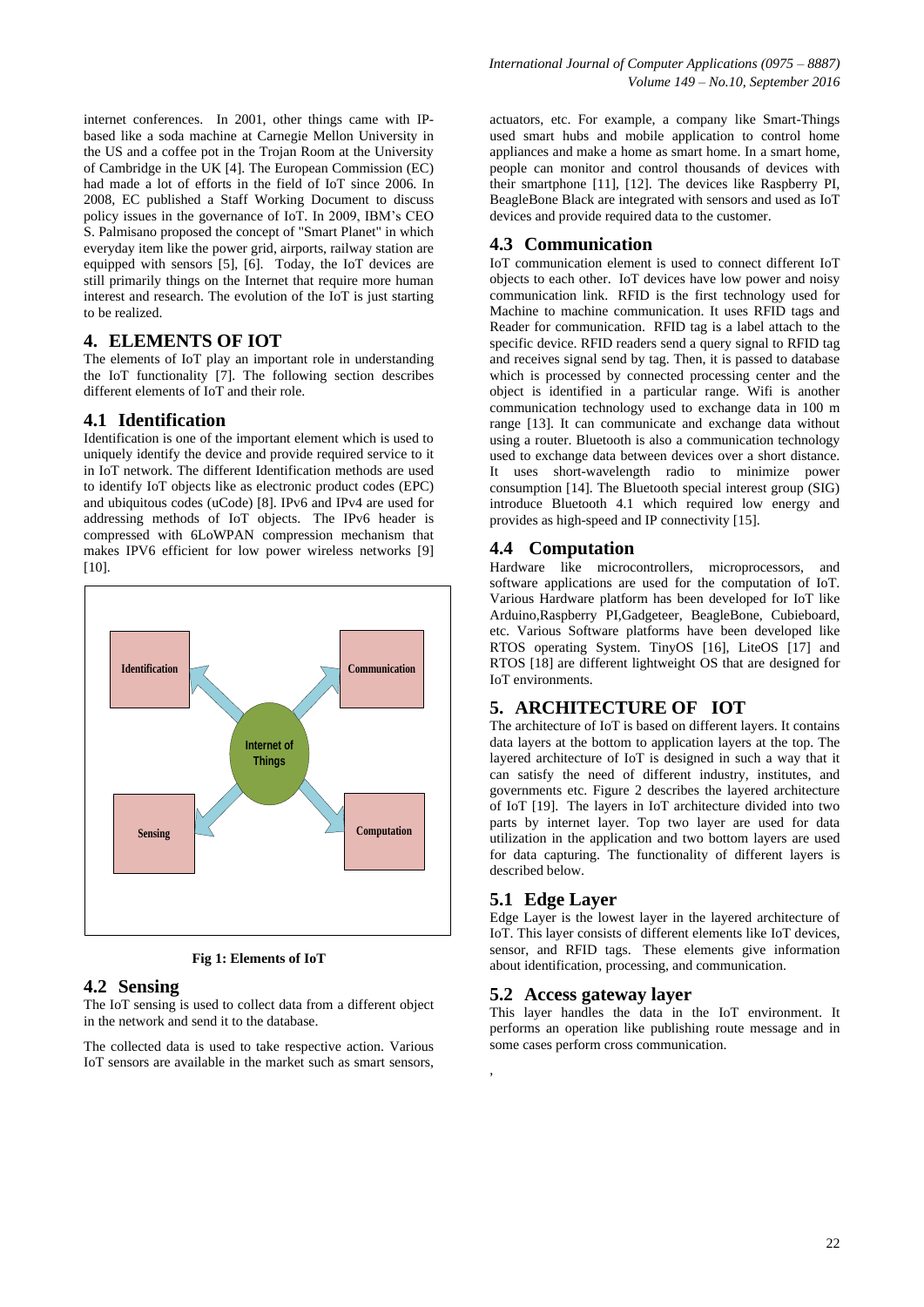

**Fig 1: IoT Layered Architecture**

#### **5.3 Middleware layer**

This is one of the important layers in IoT layered architecture which acts as an interface between hardware layer and application layer [20]. It is mainly used for device management and perform functions like data filtering, semantic analysis, information discovery.

### **5.4 Application layer:**

This is the top most layer in the IoT layered architecture. Its main function is to deliver different applications to users [21]. Applications can be from a different category like manufacturing, industries, food, environment, etc.

### **6. IOT PROTOCOLS**

In IoT, identifying the protocol design for interconnection of the sensor device is a main challenging task. Institute of Electrical and Electronics Engineers (IEEE) and the Internet Engineering Task Force (IETF) are designing new communications and security protocols that will play a fundamental role in the implementation of IoT applications. While designing protocol for IoT, low-energy sensing devices and low—rate wireless communications are the main constraint. In IoT, device gathered the information on the basis of sensors and sends the data to the server. The server analyzes it and shares the data by sending it back to devices or to people. The following section describes a various protocol for that can be used in IoT Framework [22].

## **6.1 MQTT**

MQTT is the Message Queue Telemetry Transport protocol. It is used for collecting data from IoT devices and send it to Servers. Its main purpose is telemetry or remote monitoring. It is used to monitor and control a large network of small IoT devices from the cloud. It is simple and also offering few control options. In MQTT, real time is measured in seconds. It is used for an application for monitoring an oil pipeline for leaks, power usage monitoring, lighting control, and even intelligent gardening. It collects data from these devices and share that data with servers and make it available.

## **6.2 XMPP**

XMPP is an Extensible Messaging and Presence Protocol. It was developed for connecting people with instant messaging (IM) via text messages. It uses XML text format as its native type for the communication. In IoT, it provides an easy way to address a device. In XMPP, real time is measured in seconds. It provides a way to connect home thermostat to web server and access it through the phone. It is an efficient solution for consumer-oriented IoT applications because of addressing, security, and scalability features.

### **6.3 DDS:**

DDS is Data Distribution Service (DDS). It is used to connect devices to other devices and distributes data to other devices. In IoT, the device needs to communicate with another device. TCP is the reliable and simple solution for connecting devices. But, it is very restrictive. DDS offers detailed qualityof-service (QoS) control, multicast, configurable reliability, and pervasive redundancy. It has efficient ways to filter data and send selected data to thousands of simultaneous destinations. There are also lightweight versions of DDS for some small IoT devices. DDS is used with High-performance integrated device system. It provides flexibility, reliability, and speed to build complex, real-time applications. It is able to efficiently deliver millions of messages per second to many simultaneous receivers. In DDS, real time is measured in microseconds. It is used for an application like military systems, wind farms, hospital integration, medical imaging, and asset-tracking systems.

# **6.4 AMQP**

AMQP is the Advanced Message Queuing Protocol. Its main goal is not losing messages during communication. It uses TCP for communication from queues to subscribers which provides reliable point-to-point connection and endpoint also send acknowledge of acceptance of each message. It tracks all messages and ensures that each message is delivered to intended endpoint. It is mostly used for business messaging. In the IoT, it is appropriate for server-based analysis functions.

#### **7. CHALLENGES OF IOT**

IoT faces a lot of challenges in terms of both technical and social issues. These challenges must be overcome in order to the actual implementation of IoT in the real world [23]. Challenges are classified as follows:

#### **7.1 Security**

IoT devices are small wireless devices that would be placed in public places. Wireless communication is made secure through encryption technique. But the IoT devices are very small and not powerful enough to support encryption methods. There is need to modify encryption algorithm in order to support IoT devices. The algorithm should efficient and less energy consuming.

#### **7.2 Privacy**

In IoT, the different devices are traceable through the interconnected network, it creates threats to personal and private data. There should be assurance that issue of data ownership addressed in IoT in order to avoid data fell into the wrong hand. The data owner must be ensured that data will not be used without her/his permission. The privacy policy is the solution to keep data secure in IoT environment. Whenever other user came into contact for reading data, it can check the other's privacy policy before communicating.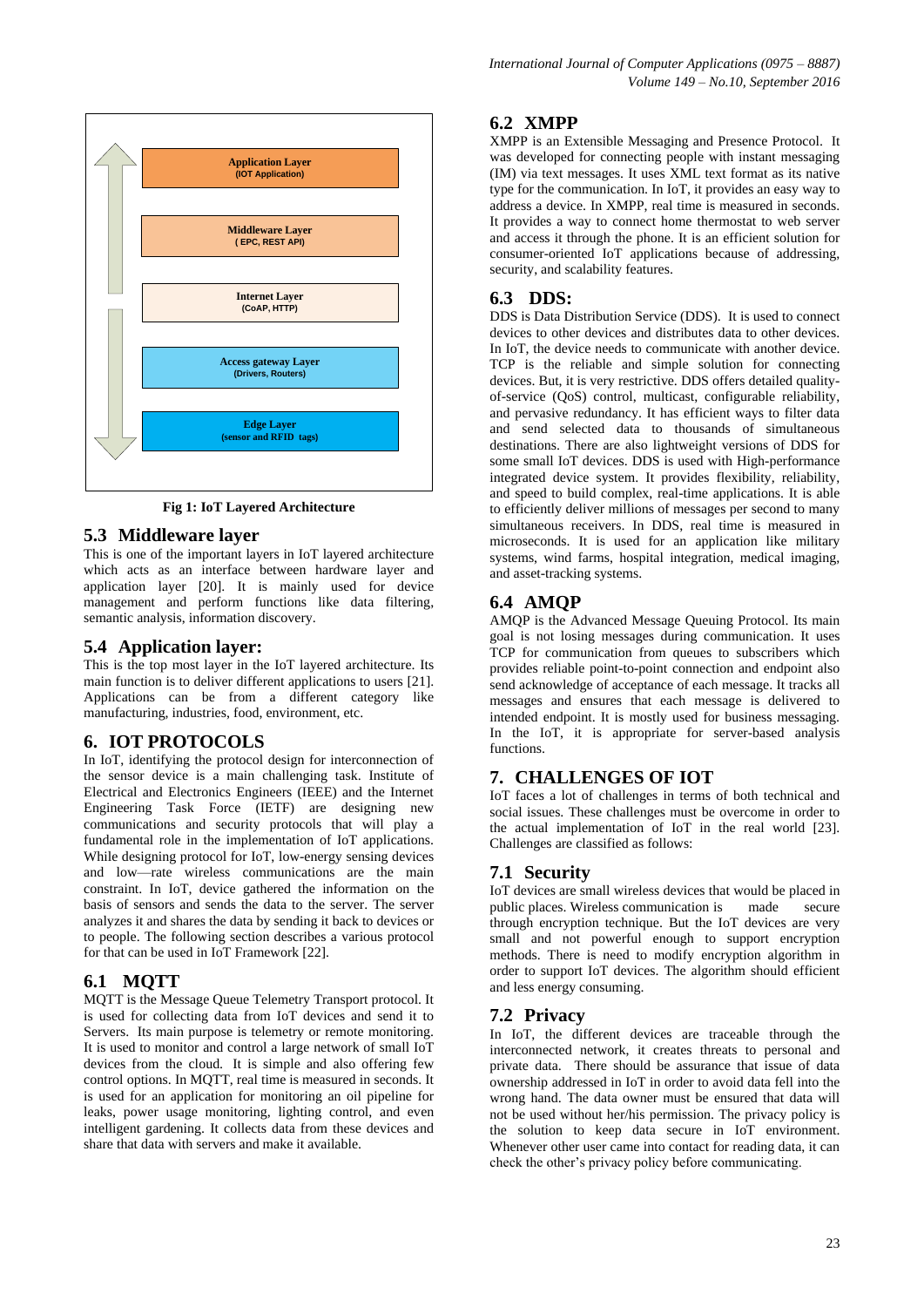To implement any new technology in the market, it should follow the specific standard. If devices are manufactured by the different manufacturers without following the specific standard, it will be very difficult to make devices interoperable. It may require some extra gateway to translate from one standard to another. The European Commission is working on a technological standard to support IoT.

## **7.4 Scalability:**

Computer Network researchers always have a question of scale. Today, Internet routing system interconnects more than 3 billion people and more than 50 thousand separately administered networks. Networking Community handles this requirement by designing routing protocols and routing architectures. But, today's routing protocols are designed for a system with reasonable computation and memory resources. IoT devices are small and low with computation power. So, there is a need to design future network protocol and network architectures for low computation and memory devices.

## **7.5 Low power communication:**

Many IoT devices are small in size and do not have the continuous power source. A device computation depends on battery size and cost of the device. Many IoT devices work as a single, limited purpose which could have customized network interfaces, operating systems, and programming models that make the most efficient use of limited computation, network, and energy resources. Research in these areas involves the interdisciplinary collaboration of signal processing and wireless communication as well as computer architectures and operating systems.

# **7.6 Security threats from ubiquitous devices:**

If a desktop computer got infected with the virus, it can be a reboot or can remove viruses by running some antivirus and problem may get solved. But, if IoT devices got affected with viruses, then it will be very difficult to know which device has been compromised and how to restore system security. So, there is need of a systematic method for restoring IoT System and also need a tool to isolate and correct compromised components within IoT network.

# **7.7 Debugging self-diagnosing, and**

## **automatic repair:**

Debugging and updating the code running on IoT devices is a very challenging task in IoT world. It is very difficult to do interactive debugging on IoT devices because of limited bandwidth. It is also difficult to store detailed logs of devices because of its low power and memory constrained. Devices need to have software system which can learn from errors and automatically repair themselves.

# **8. APPLICATIONS OF IOT**

With IoT number of applications can be build and very few applications are developed currently. There will be various applications in future like smarter home, smarter transportation, smarter hospitals, smarter factories, etc [24] [25]. In the following section, different IoT applications are discussed.

## **8.1 Automotive industry:**

Today, vehicles become advanced with having advanced sensors, actuators. In the automotive industry, smart things can be used to monitor and get a report from air pressure in tires to a different part of vehicle status. RFID technology has already been used increase quality control and improve customer services. The device attached to vehicle part contains information about the part like manufacturing date, serial number, product code and some also have location information according to vehicle movement. Vehicle-tovehicle (V2V) and Vehicle-to-infrastructure (V2I) communications is an advanced Intelligent Transportation Systems (ITS) which can be used in smart traffic control and vehicle safety service. The IoT devices can be integrated with the Intelligent Transportation Systems for a better result.

# **8.2 Pharmaceutical industry**

In IOT, the smart label can be attached to drugs and track them through supply chain management and monitor the status of drugs. Suppose, medicine required cold storage and cold storage has not been provided during the transportation. The smart label on drugs will discard that medicine. This way medicine can keep the supply chain free of fraudsters. The smart label can also help the patient by sending information regarding dosage and expiry date. It can remind patient to take their at appropriate interval and patient compliance can be the monitor.

# **8.3 Manufacturing industry**

In the manufacturing industry, the production process can be optimized with the use of smart devices or unique identifiers. It can interact with an intelligent supporting network and monitor the process from production to disposal. Status of production machine can get by tagging item and container. Self-organizing and intelligent manufacturing solutions can be derived with identifiable items in manufacturing industry.

# **8.4 Media, entertainment industry**

In the media industry, IOT device enables news gathering based on user location. The news can be gathered by sending queries to multimedia devices present at a certain location. Communication tags can be attached to the poster to give detail information to the user. It transfers requesting the user to a URI address that has detailed information.

# **8.5 Agriculture and breeding**

In agriculture, IOT devices can be used to trace agricultural animal and their movement. In many countries, government issues subsidy based on a number of animal in farms. But, it's very difficult to determine the exact number. With the help of IOT devices, this type of frauds can be minimized. With the help of IOT, a farmer can deliver crops directly to small as well as the wide region. This will change the supply chain management that is handle by large companies.

# **8.6 Supply chain management**

IOT can provide many advantages in the field of supply chain management operations. The retailer can track the item or shelves which are equipped with RFID tag. It will be easy to monitor the stock, tracing out of stock items. It can be seen that 3.9% of sales loss happens because of empty shelves delivered to the customer. With IOT, Shelves with sensors helps to avoid this type of losses. Supply chain management is already supported by various IT solutions. In traditional supply chain management, information is passed one's direct downstream partner and not shared among the whole chain. In IOT, devices with RFID records all details like manufacturing information, production date, expiry date, warranty period and makes supply chain management more efficient.